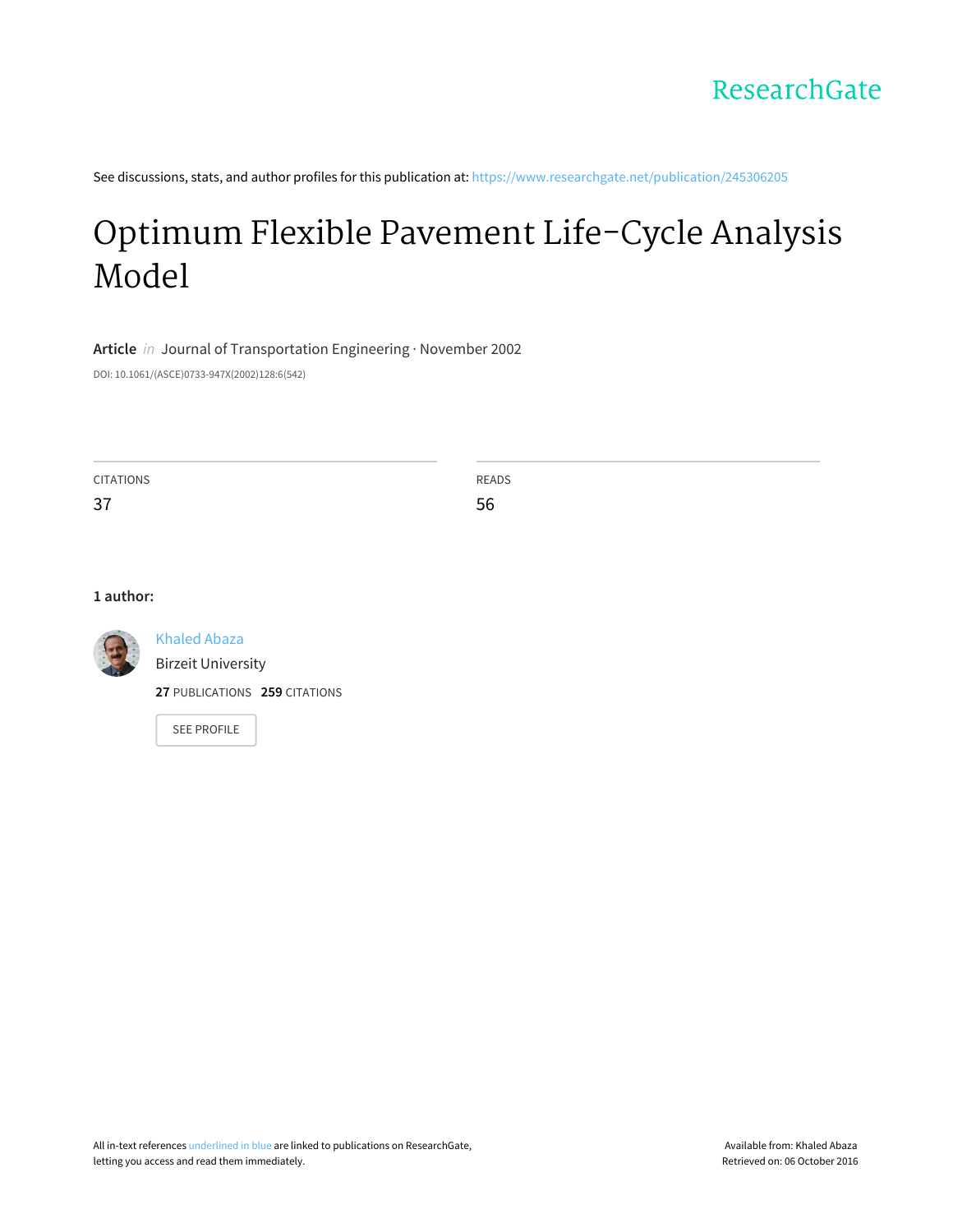# **Optimum Flexible Pavement Life-Cycle Analysis Model**

Khaled A. Abaza, P.E.<sup>1</sup>

Abstract: A flexible pavement life-cycle model has been developed to yield an optimum maintenance and rehabilitation plan. The model incorporates into the optimization process both performance and cost associated with a life-cycle analysis period for a given pavement structure (project). A single life-cycle indicator called "life-cycle disutility" has been introduced and defined as the ratio of cost to performance. The optimum plan is the one associated with the minimum life-cycle disutility value. The model evaluates several potential maintenance and rehabilitaton plans generated according to two defined decision policy options. The first decision policy option requires a fixed analysis period, whereas the second one involves a variable analysis period. Both options require a specified number of major rehabilitation cycles. Pavement life-cycle cost includes initial construction, scheduled major rehabilitation cycles, and routine maintenance and added user cost. Pavement life-cycle performance is defined as the area under the life-cycle performance curve either generated from actual pavement distress data or based on an incremental analysis of the American Association of State Highway and Transportation Officials basic design equation of flexible pavement.

#### **DOI:** 10.1061/(ASCE)0733-947X(2002)128:6(542)

**CE Database keywords:** Flexible pavements; Life cycles; Rehabilitation; Maintenance; Pavement management.

#### **Introduction**

An effective life-cycle analysis model must utilize a mechanism that incorporates both the anticipated long-term pavement performance and related costs. It must also provide the pavement engineers with practical options in developing potential maintenance and rehabilitation  $(M&R)$  plans on the project level. While some highway agencies have developed procedures to perform pavement life-cycle analysis (NVDOT 1988; FHWA 1994; CalTrans 1995) these procedures mainly perform an economic comparison based on predefined pavement design alternatives and specified M&R plans, with a fixed analysis period. These procedures neither account for the long-term performance of potential M&R plans nor provide the pavement engineers with a cost-effective mechanism to evaluate them.

The flexible pavement life-cycle analysis model presented in this paper not only incorporates performance and cost in its decision policy approach, but can also be used as an effective pavement management tool that is capable of yielding an optimum M&R plan on the project level. Currently, there are several project-level pavement management systems (RTAC 1977; World Bank 1985; Hass et al. 1994; Delwar and Papagiannakis 1998), but none of them applies an optimum decision policy that incorporates both performance prediction and economic cost assessment in performing a long-term pavement life-cycle analysis. They mainly perform life-cycle cost analysis (LCCA) and economic comparison among a selected number of pavement design alternatives and treatment options.

<sup>1</sup>Assistant Professor, Birzeit Univ., Dept. of Civil Engineering, P.O. Box 14, Birzeit, West Bank, Palestine. E-mail: kabaza@birzeit.edu

Note. Discussion open until April 1, 2003. Separate discussions must be submitted for individual papers. To extend the closing date by one month, a written request must be filed with the ASCE Managing Editor. The manuscript for this paper was submitted for review and possible publication on June 4, 2001; approved on January 18, 2002. This paper is part of the *Journal of Transportation Engineering*, Vol. 128, No. 6, November 1, 2002. ©ASCE, ISSN 0733-947X/2002/6- 542-549/\$8.00+\$.50 per page.

The developed optimum life-cycle analysis model requires the use of pavement performance curves. A performance curve is constructed for a particular pavement structure either based on actual pavement distress data or estimated using other appropriate techniques such as the one developed using the American Association of State Highway and Transportation Officials (AASHTO) design method, which is based on the serviceability concept ([Abaza et al. 2001](https://www.researchgate.net/publication/245306670_Macroscopic_Optimum_System_for_Management_of_Pavement_Rehabilitation?el=1_x_8&enrichId=rgreq-9129cb69fb32e87f5152135808aed043-XXX&enrichSource=Y292ZXJQYWdlOzI0NTMwNjIwNTtBUzoxOTc1NDgyMjU2MzQzMDVAMTQyNDExMDU3NTA3OA==)). Several researchers have developed a variety of techniques to predict pavement performance trends that are mostly based on stochastic methods ([George et al. 1989;](https://www.researchgate.net/publication/292700632_Models_for_predicting_pavement_deterioration?el=1_x_8&enrichId=rgreq-9129cb69fb32e87f5152135808aed043-XXX&enrichSource=Y292ZXJQYWdlOzI0NTMwNjIwNTtBUzoxOTc1NDgyMjU2MzQzMDVAMTQyNDExMDU3NTA3OA==) [Gopi](https://www.researchgate.net/publication/298023626_Modeling_performance_of_highway_pavements?el=1_x_8&enrichId=rgreq-9129cb69fb32e87f5152135808aed043-XXX&enrichSource=Y292ZXJQYWdlOzI0NTMwNjIwNTtBUzoxOTc1NDgyMjU2MzQzMDVAMTQyNDExMDU3NTA3OA==)[nath et al. 1994;](https://www.researchgate.net/publication/298023626_Modeling_performance_of_highway_pavements?el=1_x_8&enrichId=rgreq-9129cb69fb32e87f5152135808aed043-XXX&enrichSource=Y292ZXJQYWdlOzI0NTMwNjIwNTtBUzoxOTc1NDgyMjU2MzQzMDVAMTQyNDExMDU3NTA3OA==) Shahin et al. 1994). The performance prediction technique used in the presented pavement life-cycle analysis model is based on an incremental analysis of the AASHTO basic design equation of flexible pavement (AASHTO 1993).

The objective of the developed decision policy is establishing an optimum M&R project-level plan that yields the best overall return in terms of pavement life-cycle disutility. The pavement life-cycle disutility is defined as the ratio of life-cycle cost to life-cycle performance. Pavement life-cycle cost includes all cost elements incurred over an analysis period, namely, initial pavement construction, maintenance and rehabilitation, and added user cost. Pavement life-cycle performance is defined as the area under the life-cycle performance curve estimated over the same analysis period ([Yoder and Witczak 1975;](https://www.researchgate.net/publication/271485256_Principles_of_Pavement_Design?el=1_x_8&enrichId=rgreq-9129cb69fb32e87f5152135808aed043-XXX&enrichSource=Y292ZXJQYWdlOzI0NTMwNjIwNTtBUzoxOTc1NDgyMjU2MzQzMDVAMTQyNDExMDU3NTA3OA==) Haung 1993). The deployed decision policy provides two options:  $(1)$  a fixed analysis period with a fixed number of major rehabilitation cycles scheduled at equal time intervals; or (2) a variable analysis period with a fixed number of major rehabilitation cycles scheduled at unequal time intervals. Each option provides a different approach to planning and scheduling M&R plans. In the first option, the terminal performance condition index associated with each major rehabilitation cycle is considered part of the model output data. In the second option, the terminal performance condition index for each major rehabilitation cycle needs to be specified. Also, the basis for economic comparison among potential M&R plans is different for each option, as will be presented in the methodology section. The performance condition index is defined as any appropriate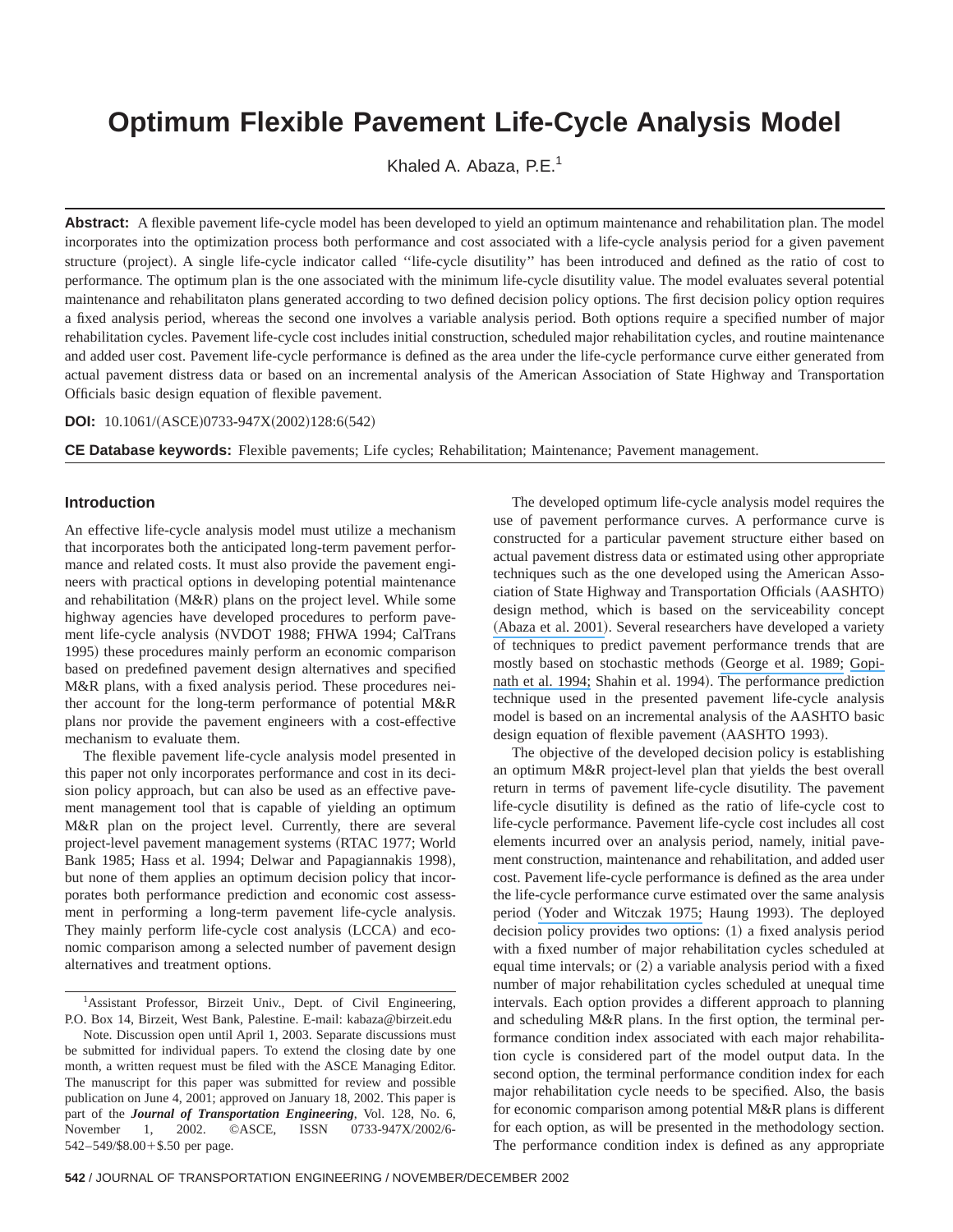

index that numerically rates the pavement condition over time. Two popular examples are the pavement condition index (PCI), which rates the pavement on a scale of zero to a hundred, and the present serviceability index (PSI), with a scale rating of zero to five.

The developed optimum pavement life-cycle model requires the use of appropriate pavement maintenance and rehabilitation works. Maintenance works in this model are defined as necessary routine activities undertaken for the purpose of maintaining safe and acceptable road driving conditions. These activities mainly include crack sealing and pothole patching, and they contribute very little to extending the pavement service life. Rehabilitation works are major periodic activities undertaken for the purpose of extending the pavement service life. These major activities include resurfacing (plain asphaltic overlay), resurfacing combined with other treatments such as cold planning or partial reconstruction, and complete reconstruction.

While routine maintenance does not increase the service life of pavement, it has a direct influence on added user cost. The more money spent on routine maintenance, the less added user cost is incurred. This is especially true in the late stages of the pavement service life. Added user cost is also inversely related to the number of major rehabilitation cycles applied over a given analysis period. It is expected to decrease if major rehabilitation is performed more frequently for the same level of routine maintenance work.

#### **Methodology**

The developed pavement life-cycle analysis model is designed to yield an optimum pavement maintenance and rehabilitation plan for a given pavement structure (project). The two major life-cycle parameters considered in this model are performance and cost. A third parameter that relates the two together has been introduced and called life-cycle disutility. It is defined as the cost in dollars of one unit area under the pavement life-cycle performance curve. The optimization process takes place with respect to this new parameter and yields an optimum M&R plan that is associated with a minimum life-cycle disutility value.

Fig. 1 demonstrates a typical life-cycle performance curve for an original pavement structural section with an applied number of major rehabilitation cycles denoted (*m*). The original pavement

structural section is designed to provide an initial performance condition index value ( $P_o$ ) and a terminal value ( $P_{t,o}$ ). The first major rehabilitation cycle is applied once the original pavement structure reaches its specified terminal performance condition index value. Major rehabilitation extends the pavement service life, as indicated by the instantaneous increase in the performance condition index corresponding to each major rehabilitation cycle shown in Fig. 1.

Fig. 1 shows the initial and terminal performance condition indices ( $P_{o,i}$  and  $P_{t,i}$ ) associated with each major rehabilitation cycle considered over an analysis period  $(T_{m+1})$  in years. These two performance index values associated with the *j*th rehabilitation cycle represent two key parameters in the successful application of this model. They are estimated based on design standards and construction practices, and on field experience in evaluating and testing rehabilitated pavements. The AASHTO design method of flexible pavement provides a similar mechanism by which these parameters can be defined based on the serviceability concept (AASHTO 1993).

Typically, if, for example, major rehabilitation consists of resurfacing only, the initial performance condition index of the *j*th cycle is expected to be lower than the corresponding value for the preceding cycle, as shown in Fig. 1. The terminal performance condition index of the *j*th cycle depends on the selected decision policy option. In the first option, it is determined as part of the model output data, whereas in the second option, it needs to be specified for each cycle as part of the input data requirements.

The scheduled rehabilitation time  $(T_i)$  of the *j*th cycle is sum of the scheduled time for the preceding cycle and the incremental time interval  $(\Delta T_i)$ . The incremental time interval is constant in the first option and is determined based on a specified fixed analysis period  $(T_{m+1})$  and a fixed number of major rehabilitation cycles (*m*). In the second option, the incremental time interval is variable for each cycle and is estimated from the corresponding performance curve based on a specified terminal performance index value. The two decision policy options are described in more detail in the subsequent subsections.

A pavement life-cycle performance curve is constructed using individual performance curves. An individual performance curve can be generated for the original pavement structure and for each rehabilitated one based on specified initial and terminal performance condition indices and other design requirements, using the AASHTO performance prediction model presented in a subse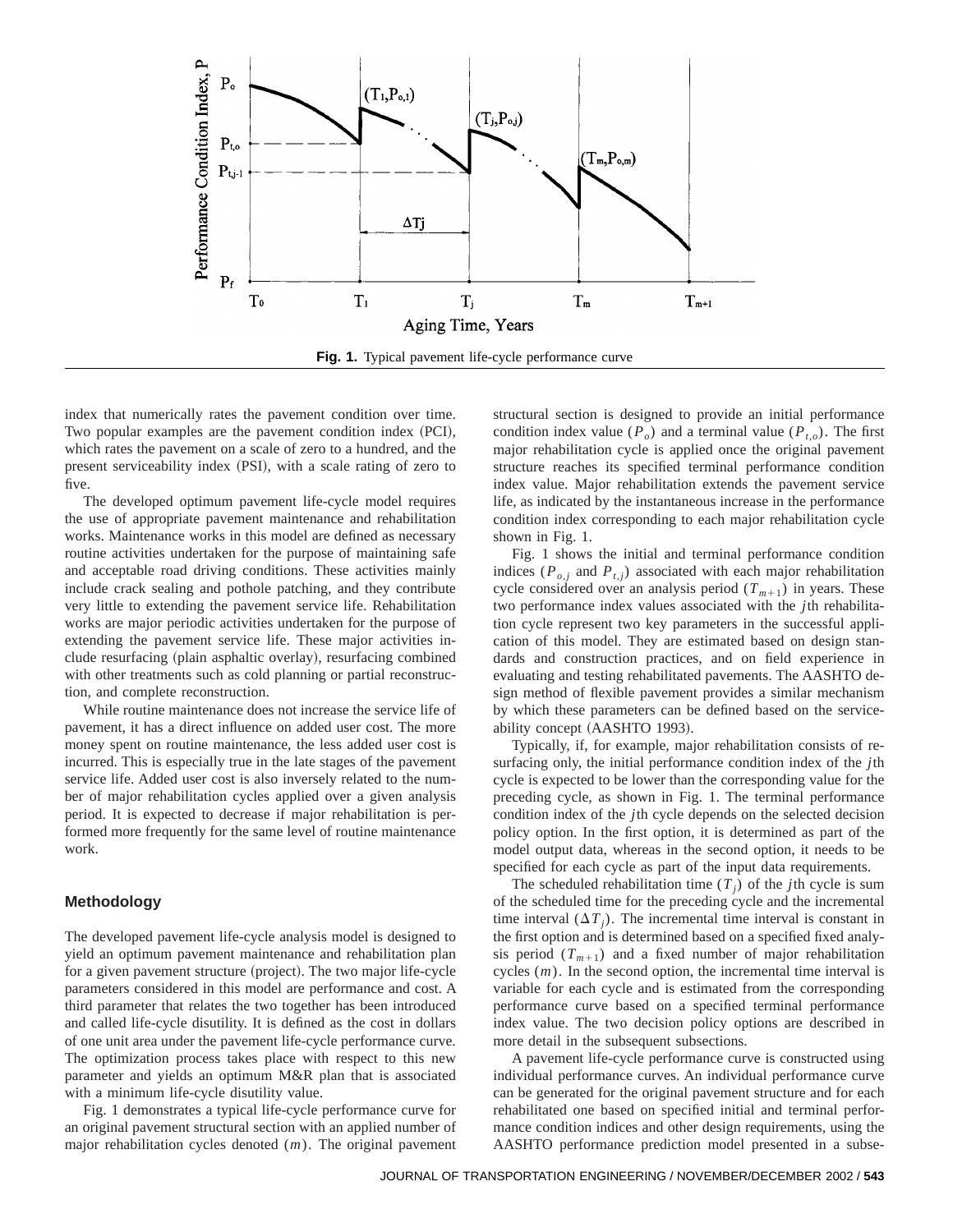quent subsection. Then, based on the individual performance curves and the data requirements for the selected decision policy option, a pavement life-cycle performance curve is constructed.

#### **First Decision Policy Option**

The decision policy in this option requires a fixed life-cycle analysis period  $(T_{m+1})$  and a constant number of major rehabilitation cycles  $(m)$ . The resulting incremental time interval  $(\Delta T_i)$ between successive rehabilitation cycles is constant, as indicated by Eq.  $(1)$ :

$$
T_j = \frac{T_{m+1}}{1+m}, \quad T_j = j \times \Delta T_j, \quad j = 1, 2, \dots, m \tag{1}
$$

where  $T_i$ = scheduled rehabilitation time for the *j*th cycle; and  $m$ =number of deployed major rehabilitation cycles in a fixed analysis period  $T_{m+1}$ . The terminal performance condition index value for the original pavement structure and each rehabilitation cycle is estimated from the corresponding individual performance curves using the resulting incremental time interval. The pavement life-cycle performance curve is then constructed from curve segments obtained from individual performance curves defined by the initial and terminal performance condition indices.

#### **Second Decision Policy Option**

This decision policy option deals with a variable life-cycle analysis period  $(T_{m+1})$  based on a specified number of major rehabilitation cycles (*m*). This option requires the specification of a terminal pavement condition index value  $(P_{t,j})$  for the original pavement structure and each major rehabilitation cycle. The incremental time interval  $(\Delta T_i)$  between successive rehabilitation cycles is variable and estimated separately for each cycle. The scheduled rehabilitation time  $(T_i)$  for the *j*th cycle is calculated using Eq.  $(2)$ :

$$
T_j = T_{j-1} + \Delta T_j, \quad j = 1, 2, \dots, m+1
$$
 (2)  

$$
T_0 = 0.0
$$

The incremental time interval  $(\Delta T_i)$  for the *j*th cycle is estimated based on the terminal serviceability index and individual performance curve corresponding to the  $(j-1)$ <sup>th</sup> cycle, and it is estimated for the first cycle from the performance curve corresponding to the original pavement structure based on its terminal serviceability index value  $(P_{t_0})$ . The last incremental time interval  $(\Delta T_{m+1})$  is estimated from the performance curve corresponding to the *m*th rehabilitation cycle based on its terminal serviceability index value  $(P_{t,m})$ . Similar to the first decision policy option, a life-cycle performance curve is then constructed from the resulting individual curve segments.

#### **Optimum Pavement Life-Cycle Performance**

Evaluation of potential pavement maintenance and rehabilitation plans can be made using a newly introduced performance indicator called relative performance. Performance is defined as the integral of the pavement performance curve. Therefore, the area falling under the life-cycle curve is by definition an indication of performance (Yoder and Witczak 1975; Huang 1993). Relative performance is defined as the ratio of the area corresponding to a pavement life-cycle curve to that of a perfect performance. A perfect performance is the one represented by a hypothetical horizontal straight line. The optimum pavement maintenance and rehabilitation plan is the one associated with the maximum lifecycle relative performance value. Life-cycle relative performance is mathematically stated by Eq.  $(3)$ :

$$
RP_{LC} = \frac{A_{LC}}{(P_o - P_f)T_{m+1}}
$$
 (3)

where  $RP_{LC}$ = pavement life-cycle relative performance;  $A_{LC}$  $=$ area under pavement life-cycle performance curve;  $P_o$  = initial performance condition index value of original pavement;  $P_f$ = pavement life-cycle failure performance condition index value; and  $T_{m+1}$ = length of a life-cycle analysis period in years. Evaluation of potential maintenance and rehabilitation plans based solely on pavement life-cycle relative performance is not considered an effective approach, since it does not take into consideration life-cycle cost.

### **Optimum Pavement Life-Cycle Cost**

The cost elements incurred over the life-cycle analysis period include construction cost of the original pavement, rehabilitation cost of a number of major rehabilitation cycles, routine maintenance cost, and added user cost. Routine maintenance and added user costs are estimated as one cost element in the developed model, since they are directly related to each other and both are estimated on an annual basis. In the presence of an active routine maintenance program, added user cost will be minimal. The procedure for estimating the pavement life-cycle cost based on engineering economy principles is different for each decision policy option. The present worth method can be used in the first decision policy option, since the length of the life-cycle analysis period is constant for all potential M&R plans. The present worth of the pavement life-cycle cost for this option is calculated from Eq.  $(4)$ :

$$
P_{LC} = C_c + M_c \times f(P/A, r, T_{m+1}) + \sum_{j=1}^{m} R_j \times f(P/F, r, T_j)
$$
 (4)  

$$
f(P/A, r, T_{m+1}) = \left[ \frac{(1+r)^{T_{m+1}} - 1}{r(1+r)^{T_{m+1}}} \right]
$$
  

$$
f(P/F, r, T_j) = \frac{1}{(1+r)^{T_j}}
$$

where  $P_{LC}$ = pavement life-cycle present worth cost for a given M&R plan  $(\frac{\text{S}}{m^2})$ ;  $C_c$  = initial construction cost of original pavement structure  $(\frac{f}{m^2})$ ;  $M_c$  = annual routine maintenance and added user cost  $(\frac{f}{m^2})$ ;  $R_j$  = future rehabilitation cost of the *j*th cycle ( $j=1,2,\ldots,m$ );  $T_{m+1}$ = length of life-cycle analysis period in years;  $r$ =annual interest rate;  $m$ =number of deployed major rehabilitation cycles in an analysis period;  $T_j$ = scheduled rehabilitation time of the *j*th cycle in years from Eqs. (1) or (2);  $f(P/A, r, T_{m+1})$ = factor converting a uniform annual cost to a present one; and  $f(P/F, r, T)$  = factor converting a future cost to a present one.

Potential M&R plans can be compared using pavement lifecycle present worth cost values. Considering life-cycle cost only, the optimum M&R plan is the one associated with the minimum life-cycle present worth cost value. The equivalent annual cost method is used in the second decision policy option with a variable life-cycle analysis period. The pavement life-cycle equivalent annual cost is calculated for each potential M&R plan from previously presented cost parameters using Eq.  $(5)$ :

$$
EA_{LC} = P_{LC} \times f(A/P, r, T_{m+1})
$$
\n
$$
f(A/P, r, T_{m+1}) = \left[ \frac{r(1+r)^{T_{m+1}}}{(1+r)^{T_{m+1}} - 1} \right]
$$
\n(5)

**544** / JOURNAL OF TRANSPORTATION ENGINEERING / NOVEMBER/DECEMBER 2002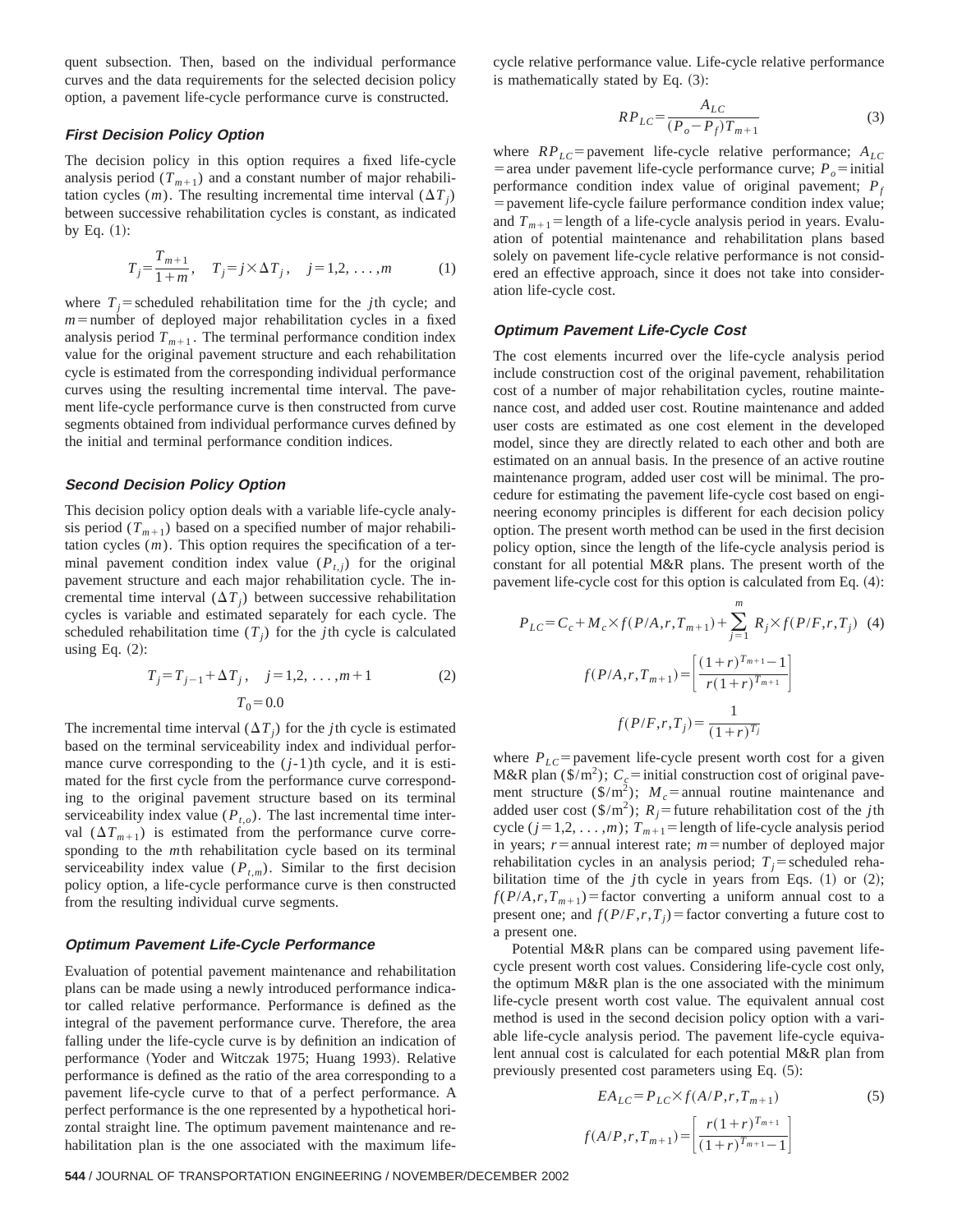where  $EA_{LC}$ = pavement life-cycle equivalent annual cost  $(\frac{\text{m}}{2})$ ;  $P_{LC}$ = pavement life-cycle present worth cost obtained from Eq. (4) for variable  $T_{m+1}$  periods; and  $f(A/P, r, T_{m+1})$ 5factor converting a present cost to an equivalent uniform annual one.

Similarly, potential M&R plans with variable life-cycle analysis period can be compared using pavement life-cycle equivalent annual cost values. The equivalent annual cost method can also be applied to the first decision policy option for the purpose of making compatible comparisons. Considering cost only, the plan with the minimum life-cycle equivalent annual cost is selected as the optimum one. Comparison among potential M&R plans based solely on life-cycle cost is not considered an effective approach, since it does not take into consideration anticipated long-term pavement life-cycle performance.

#### **Optimum Pavement Life-Cycle Disutility**

The life-cycle disutility parameter is newly introduced as a means to replace both the pavement life-cycle relative performance  $(RP_{LC})$  and the life-cycle cost  $(P_{LC})$  or  $EA_{LC}$  by an effective single indicator used in evaluating potential M&R plans. The pavement life-cycle disutility is defined as the ratio of life-cycle cost to life-cycle performance represented by the area under the life-cycle performance curve. It simply assigns a monetary value to pavement performance and provides an effective mechanism by which potential M&R plans can be evaluated. The optimum M&R plan is the one associated with the minimum pavement life-cycle disutility value. The life-cycle disutility for the first decision policy option associated with a fixed analysis period is calculated using Eq.  $(6)$ :

$$
U_{LC} = \frac{P_{LC}}{A_{LC}}\tag{6}
$$

where  $U_{LC}$ = pavement life-cycle disutility in dollars per unit area under the life-cycle performance curve;  $P_{LC}$ = pavement lifecycle present worth cost  $(\frac{1}{2})$  obtained from Eq. (4); and  $A_{LC}$ = area under the pavement life-cycle performance curve.

The pavement life-cycle disutility for the second decision policy option with variable analysis period is calculated based on an average annual unit area of performance. The average annual unit area of performance is obtained by dividing the area under a life-cycle performance curve by the corresponding life-cycle analysis period. Then, the pavement life-cycle disutility is defined as the ratio of life-cycle equivalent annual cost to the average annual unit area of performance, as indicated by Eq.  $(7)$ :

$$
U_{LC} = \frac{EA_{LC}}{(A_{LC}/T_{m+1})}
$$
 (7)

where  $U_{LC}$ = pavement life-cycle disutility in dollars per unit area under the performance curve;  $EA_{LC}$ = pavement life-cycle equivalent annual cost  $(\frac{\text{S}}{m^2})$  obtained from Eq. (5);  $A_{LC}$  = area under a pavement life-cycle performance curve; and  $T_{m+1}$ =pavement life-cycle analysis period (years) associated with a particular M&R plan.

Eq.  $(7)$  can also be used in the first decision policy option for the purpose of making effective and compatible evaluations of potential maintenance and rehabilitation plans considered by both options. The objective in both decision policy options is to yield a minimum pavement life-cycle disutility value. The optimization process is performed using a trial-and-error approach with respect to potential life-cycle parameters. These parameters mainly include the number of deployed major rehabilitation cycles, the

length of analysis period, and the initial and terminal performance condition indices. The number of deployed major rehabilitation cycles and the length of analysis period are the two potential parameters used in the optimization process for the first decision policy option. In the second decision policy option, the number of major rehabilitation cycles and the terminal performance condition indices are the two potential parameters used in the optimization process. All other presented life-cycle parameters can be considered in the search for an optimum M&R plan, but in the presented sample calculations only potential ones have been used. A trial-and-error approach is deemed adequate in the search for an optimum M&R plan, because the practical values of potential life-cycle parameters are usually limited.

#### **AASHTO Pavement Life-Cycle Performance Curves**

A procedure that applies an incremental analysis of the AASHTO basic design equation has been presented to construct flexible pavement performance curves (Abaza et al. 2001). The procedure provides a simple tool to predict the pavement performance condition at any given future time. This procedure can be used in the absence of actual pavement performance condition data. The two main parameters defining performance are the PSI and 80 kN equivalent single axial load (ESAL) applications. These two parameters are also related to materials properties, drainage and environmental conditions, and performance reliability. The design approach applies all related parameters to obtain a measure of the required structural strength through an index known as the structural number  $(SN)$ . Eq.  $(8)$  provides the basic equation used for the design of flexible pavement (AASHTO 1993):

$$
\log W_{80} = Z_R S_o + 9.36 \log(SN + 1) + \frac{\log \left[\frac{\Delta \text{PSI}}{4.2 - 1.5}\right]}{0.40 + \frac{1094}{(SN + 1)^{5.19}}}
$$
  
+ 2.32 \log(M\_R) - 8.27 (8)

where  $W_{80}$ =number of 80 kN equivalent single axle load applications estimated for a selected design period and design lane;  $Z_R$ = standard normal deviate for a specified reliability level; *S<sub>o</sub>* = combined standard error of the traffic prediction and performance prediction;  $\Delta$ PSI=difference between the initial or present serviceability index  $(P<sub>o</sub>)$  and the terminal serviceability index  $(P_t)$ ; SN=design structural number indicative of the total required pavement thickness; and  $M_R$ = subgrade resilient modulus (must be in pounds per square inch).

In the design mode and after all related parameters are estimated, Eq.  $(8)$  is solved for the design structural number  $(SN)$  by trial and error or using the equivalent AASHTO design chart (AASHTO 1993). The approach used to define a pavement performance curve as a function of the present serviceability index and 80 kN ESAL applications or service time is based on the direct use of Eq.  $(8)$ . The incremental 80 kN ESAL applications  $(W_{80})$ <sub>i</sub> are calculated by specifying varying values of the incremental change in the present serviceability index  $(\Delta \text{PSI}_i)$ . The incremental change in the present serviceability index is defined as the difference between the initial serviceability index  $(P<sub>o</sub>)$  and the incremental present serviceability index (PSI*i*). The incremental present serviceability index is varied between its assigned initial value and its failure one of 1.5, according to AASHTO. Fig. 2 illustrates the basic concept by which the difference between two successive data points can be used to construct a pavement performance curve. The estimated incremental change in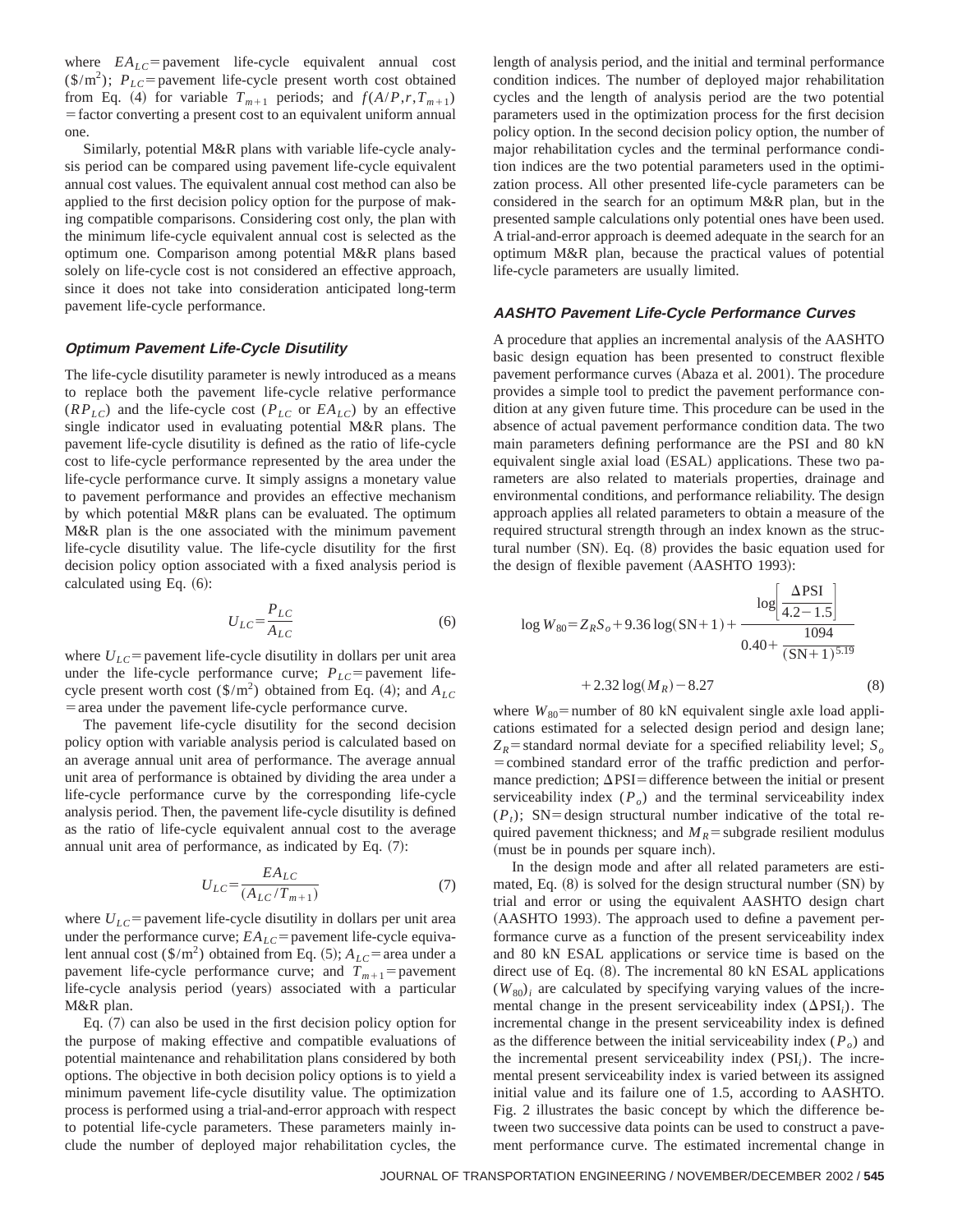

**Fig. 2.** Basic pavement performance curve

load applications ( $\Delta W_{i,i+1}$ ) can then be converted into an equivalent incremental service time interval  $(\Delta T_{i,i+1})$  using Eq. (9). The assumption made in establishing Eq.  $(9)$  is that the 80 kN ESAL applications increase linearly with time. A computer system has been designed using visual basic programming language with one of its main functions as solving the mathematical algorithm presented as follows:

$$
\Delta T_{i,i+1} = \frac{\Delta W_{i,i+1}}{W_T} T \tag{9}
$$

where

 $\Delta W_{i,i+1} = (W_{80})_{i+1} - (W_{80})_i, \quad i = 1,2,\ldots,n$  $(W_{80})_i = F(\Delta \text{PSI}_i, \text{SN}, M_R, Z_R, S_o)$  from Eq. (8)  $(W_{80})_{i+1} = F(\Delta \text{PSI}_{i+1}, \text{SN}, M_R, Z_R, S_o)$  from Eq. (8) *n*

$$
W_T = \sum_{i=1}^{\infty} \Delta W_{i,i+1}
$$

[Note that  $W_T$  is also the total number of 80 kN ESAL applications estimated over a design life of *T* years.#

$$
SN = F(W_T, \Delta \text{PSI}, Z_R, S_o, M_R) \text{ from Eq. (8)}
$$

$$
T = \sum_{i=1}^{n} \Delta T_{i,i+1}
$$
  

$$
N_{T_{i+1}} = \sum_{i} \Delta W_{i,i+1} = (W_{80})_{i+1} N_{T_1} = 0.0
$$

where  $N_{T_{i+1}}$  = cumulative number of 80 kN ESAL applications estimated over a service life of  $T_{i+1}$  years. Also:

$$
T_{i+1} = \sum_{i} \Delta T_{i,i+1}, T_1 = 0.0
$$

where  $T_{i+1}$  = cumulative service time in years associated with the cumulative 80 kN ESAL applications  $(N_{T_{i+1}})$ . In addition:

$$
\Delta \text{PSI}_{i} = P_o - \text{PSI}_{i}
$$
  
PSI<sub>i</sub> =  $P_o - (i - 1)\Delta P$ ,  $i = 1, 2, ..., n + 1$   

$$
n = \frac{P_o - 1.5}{\Delta P}
$$

 $\Delta P$  is the specified incremental change in the PSI value used to generate  $(n+1)$  data points to be used in the construction of a particular pavement performance curve. It must be specified either as a tenth or hundredth of a point to ensure *n* will be an integer. In the computer system, one hundredth of a point has been specified with the corresponding computer time being very small. A performance curve is then constructed by plotting the incremental present serviceability index (PSI<sub>i</sub>) versus the cumulative aging time  $(T_{i+1})$ .

An individual performance curve for a new pavement structure or a rehabilitated one can be generated using the presented incremental procedure by specifying all related input parameters. Differences between new pavements and rehabilitated ones in certain key input parameters are expected. The initial and terminal serviceability indices are certainly two of these differing parameters. Therefore, a unique individual performance curve is generated for new pavement and each major rehabilitation cycle in the lifecycle analysis period. A pavement life-cycle performance curve is then constructed by pasting individual performance curve segments defined as required by the deployed decision policy option. The incremental data points used to generate individual performance curves are also used to calculate the area under the lifecycle performance curve that is needed for applying presented optimum life-cycle analysis procedures.

#### **Model Requirements and Sample Results**

The model data requirements are of two types. The first type is the data needed to generate the pavement life-cycle performance curves using the described AASHTO procedure. The second type is related to the selected decision policy option and associated life-cycle cost. A sample problem is presented based on selected practical values for a given flexible pavement structural section (project).

#### **Pavement Life-Cycle Performance Input Data**

- 1. The generation of an AASHTO performance curve for a new pavement structure requires the following input data:  $W_T$  $=1\times10^6$ ;  $M_R=10,000$ ,  $T=20$ ;  $P_o=4.5$ ;  $P_f=1.5$ ;  $Z_R=$  $-1.645$ ;  $S<sub>o</sub>=0.35$ ;  $\Delta PSI=3.0$ ,  $\Delta P=0.01$ .
- 2. The generation of an AASHTO performance curve for each major rehabilitation cycle requires similar data. In this example, the initial serviceability index  $(P_{o,i})$  has been reduced by 0.2 for each rehabilitation cycle in relation to its value for the preceding cycle. Other input parameters have been assigned the same values as for the new pavement. The terminal PSI value  $(P_{t,j})$  needs to be specified for each rehabilitation cycle in a particular analysis period generated using the second decision policy option. The same terminal PSI value has been assigned to all rehabilitation cycles in the same analysis period. Three cases have been considered using 2.0, 2.5, and 3.0 terminal PSI values.

## **Decision Policy and Pavement Life-Cycle Cost Input Data**

1. For the application of the first decision policy option, a fixed-time analysis period of forty years has been specified. The number of major rehabilitation cycles (*m*) needs to be specified. Six potential cases have been investigated by varying the number of rehabilitation cycles from one to six.

**546** / JOURNAL OF TRANSPORTATION ENGINEERING / NOVEMBER/DECEMBER 2002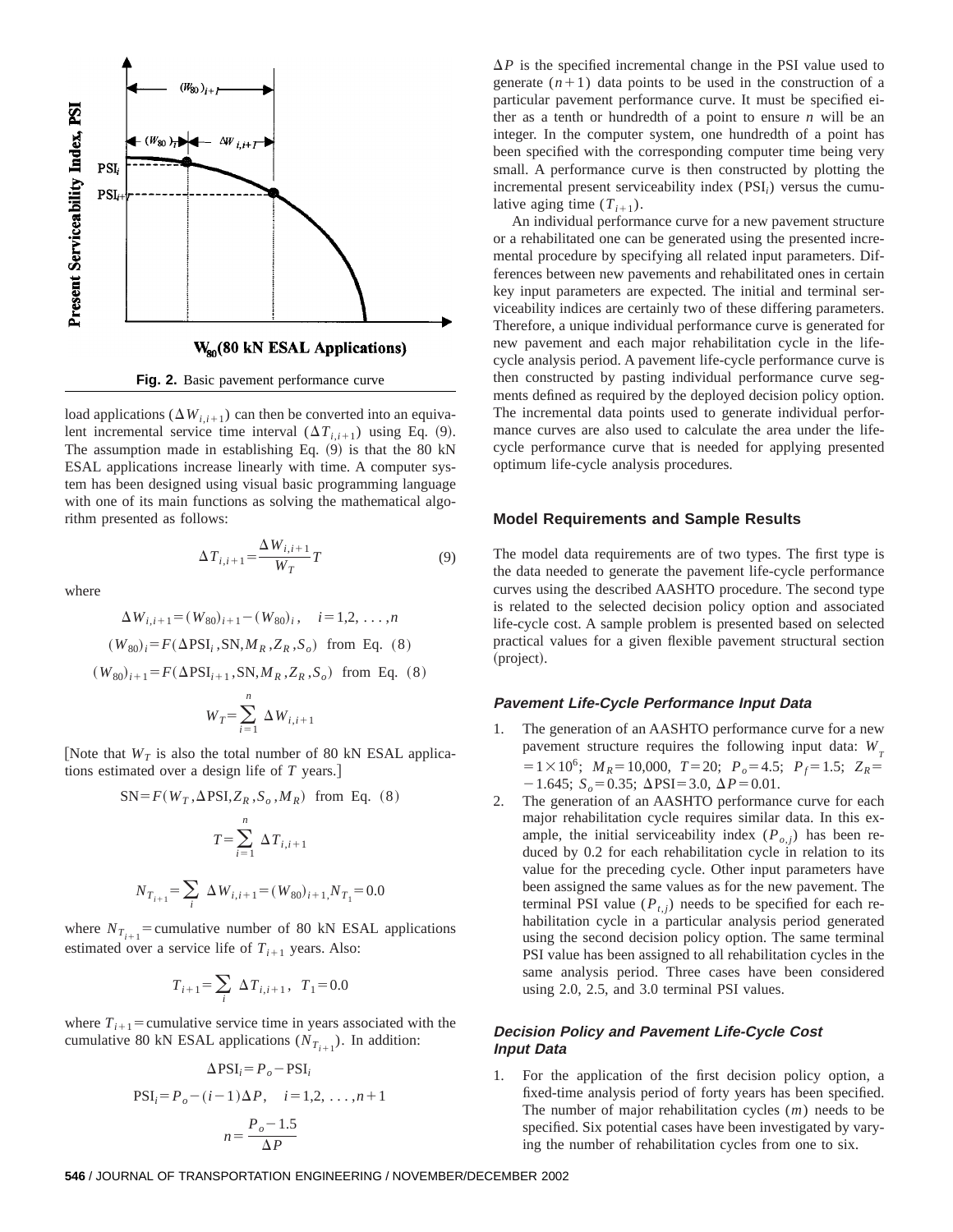**Table 1.** Sample Life-Cycle Performance and Cost Parameters for 40-Year Analysis Period

| $\boldsymbol{m}$ | $\Delta T_i$ (years) | $A_{LC}$ | $RP_{LC}$ | $C_C$ (\$/m <sup>2</sup> ) | $R_C$ (\$/m <sup>2</sup> ) | $M_C$ (\$/m <sup>2</sup> ) | $P_{LC}$ (\$/m <sup>2</sup> ) | $EA_{LC}$ (\$/m <sup>2</sup> ) | $U_{LC}$       |
|------------------|----------------------|----------|-----------|----------------------------|----------------------------|----------------------------|-------------------------------|--------------------------------|----------------|
|                  | 20.00                | 66.20    | 0.551     | 25                         | 25                         | 3.00                       | 108.19                        | 4.68                           | 2.83           |
|                  | 13.33                | 82.71    | 0.689     | 25                         | 19.00                      | 2.55                       | 105.39                        | 4.56                           | 2.21           |
| 3                | 10.00                | 89.21    | 0.743     | 25                         | 16.00                      | 2.00                       | 98.58                         | 4.26                           | 1.91           |
| $4^{\rm a}$      | 8.00                 | 90.67    | 0.755     | 25                         | 14.20                      | 1.56                       | 93.62                         | 4.05                           | $1.79^{\rm a}$ |
| $5^{\rm a}$      | 6.67                 | 87.79    | 0.731     | 25                         | 13.00                      | 1.22                       | 90.66                         | 3.92                           | $1.79^{\rm a}$ |
| 6                | 5.71                 | 85.14    | 0.709     | 25                         | 12.14                      | 1.00                       | 90.14                         | 3.90                           | 1.83           |

a Optimum solutions.

- 2. For the application of the second decision policy option, a variable-time analysis period has been generated based on a specified number of major rehabilitation cycles and a terminal PSI value  $(P_{t,j})$  for each cycle. Six potential cases have been considered using one and two cycles  $(m=1)$  and *m*  $=$  2) with each investigated by the three specified terminal PSI values (i.e., 2.0, 2.5, and 3.0).
- 3. The life-cycle cost elements have been estimated based on prevailing local market prices. The cost unit for initial pavement construction  $(C_c)$  has been assigned as \$25/m<sup>2</sup>. The major rehabilitation cost  $(R<sub>c</sub>)$  and the routine maintenance and added user cost  $(M<sub>c</sub>)$  are estimated using Eqs.  $(10)$  and (11), respectively. These equations are simply constructed to generate cost units based on a convenient and systematic procedure:

$$
R_c \ (\text{$\$m^2$}) = 25 - 0.9(20.0 - \Delta T) \ge 12.00 \tag{10}
$$

$$
M_c \ (\$/\text{m}^2) = 3.0 - 0.01(20.0 - \Delta T)^2 \ge 1.00 \tag{11}
$$

The cost units obtained from Eqs.  $(10)$  and  $(11)$  have minimum values that should be used if the incremental time interval  $(\Delta T)$  between successive rehabilitation cycles becomes small. The routine maintenance and added user cost unit obtained from Eq.  $(11)$  assumes that regular routine maintenance will be performed resulting in no added cost to users. Otherwise, the corresponding \$3.0/m<sup>2</sup> maximum cost unit, obtained when  $\Delta T = 20$ years, would be substantially higher in the absence of an active routine maintenance program. An annual interest rate of 3% has been used in the economic evaluations.

#### **Optimum Pavement Life-Cycle Analysis Results**

Table 1 provides sample life-cycle analysis results obtained using the first decision policy option. Six cases are presented with a different number of deployed major rehabilitation cycles. The incremental time interval  $(\Delta T_i)$  between any two adjacent rehabilitation cycles is constant for a given number of cycles based on a fixed forty-year analysis period. The case with four major rehabilitation cycles  $(m=4)$ , scheduled at equal time intervals of eight years, provides an optimum M&R plan. This optimum plan is identified by its 1.79 minimum life-cycle disutility value  $(U_{LC})$ . It is associated with a maximum 0.755 life-cycle relative performance  $(RP_{LC})$ . Also, the case with five rehabilitation cycles provides another optimum plan with the same disutility value. The case with six rehabilitation cycles provides the minimum life-cycle cost value ( $P_{LC}$  or  $EA_{LC}$ ), which is not by itself a reliable indication of yielding an optimum M&R plan, and neither is the life-cycle relative performance. The optimum maintenance and rehabilitation plan is one that provides the minimum life-cycle disutility value.

The life-cycle relative performance starts being directly proportional to the deployed number of major rehabilitation cycles but becomes inversely proportional after it reaches a 0.755 maximum value. The reason for this change in trend is the reduced initial serviceability index value assigned for each successive rehabilitation cycle; had it not been reduced, relative performance would have not changed its directly proportional trend. Fig. 3 shows the life-cycle performance curves associated with the first four cases presented in Table 1. The terminal serviceability index  $(P_{t,i})$  associated with each major rehabilitation cycle can directly be read from the corresponding life-cycle performance curve. It can be seen that its value for a particular rehabilitation cycle is



**Fig. 3.** Sample life-cycle performance curves for 40-year analysis period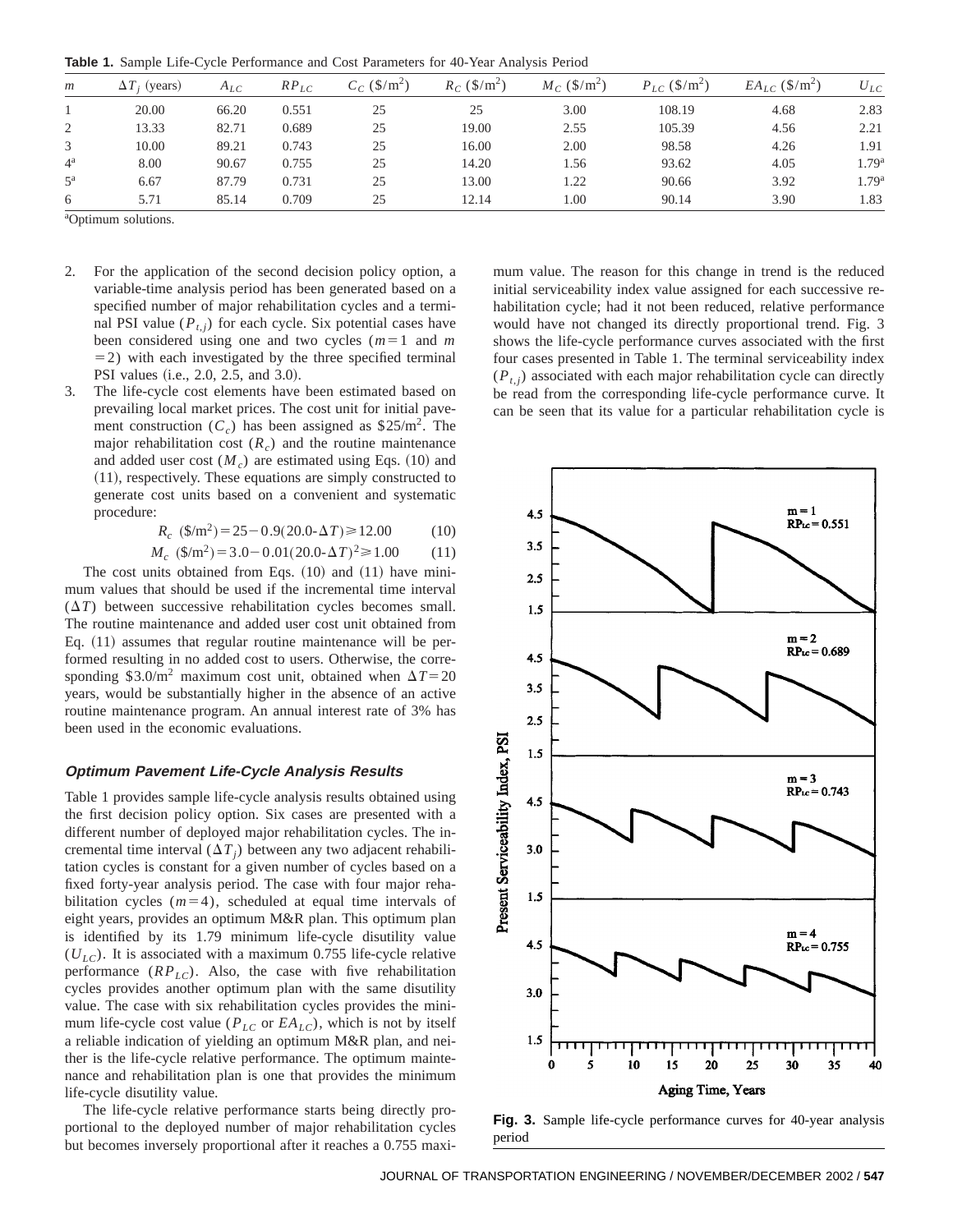**Table 2.** Sample Life-Cycle Performance and Cost Parameters for Variable Analysis Period

| m              | $P_{t,j}$ | $I_{m+1}$ (years) | $A_{LC}$ | $RP_{LC}$ | $C_C$ (\$/m <sup>2</sup> ) | $R_C$ (\$/m <sup>2</sup> ) | $M_C$ (\$/m <sup>2</sup> ) | $EA_{LC}$ (\$/m <sup>2</sup> ) | $U_{LC}$          |
|----------------|-----------|-------------------|----------|-----------|----------------------------|----------------------------|----------------------------|--------------------------------|-------------------|
|                | 2.0       | 34.52             | 64.77    | 0.625     | 25                         | 22.66                      | 2.93                       | 4.81                           | 2.56              |
|                | 2.5       | 28.91             | 60.46    | 0.697     | 25                         | 20.23                      | 2.72                       | 4.72                           | 2.26              |
| 1 <sup>a</sup> | 3.0       | 22.91             | 52.85    | 0.769     | 25                         | 17.62                      | 2.33                       | 4.63                           | 2.01 <sup>a</sup> |
| 2              | 2.0       | 51.34             | 93.20    | 0.605     | 25                         | 22.66                      | 2.93                       | 4.81                           | 2.61              |
| 2              | 2.5       | 42.49             | 86.39    | 0.678     | 25                         | 20.23                      | 2.72                       | 4.72                           | 2.32              |
| 2              | 3.0       | 33.01             | 74.35    | 0.751     | 25                         | 17.62                      | 2.33                       | 4.63                           | 2.06              |

a Optimum solution.

lower than the corresponding value for the preceding cycle, and it is generally increasing as the number of deployed rehabilitation cycles increases, resulting in a consistent improvement in the lifecycle performance.

Table 2 presents sample life-cycle analysis results associated with the second decision policy option. Six cases are presented using two values for the number of major rehabilitation cycles  $(m)$  and three values for the terminal serviceability index  $(P_{t,i})$ . Each presented case results in a different life-cycle analysis period  $(T_{m+1})$ . The optimum maintenance and rehabilitation plan is the one associated with a 2.01 minimum life-cycle disutility value. It corresponds to the case with one major rehabilitation cycle and a 3.0 terminal serviceability index value. This optimum case is also associated with a 0.769 maximum life-cycle relative performance value and a 4.63 minimum life-cycle equivalent annual cost value  $(EA_{LC})$ .

Table 2 shows that the obtained length of the life-cycle analysis period is directly proportional to the deployed number of major rehabilitation cycles and inversely proportional to the assigned value of terminal serviceability index. The life-cycle relative performance value is directly proportional to the value of terminal serviceability index for the same number of major rehabilitation cycles, whereas the life-cycle equivalent annual cost and life-cycle disutility are inversely proportional to the terminal serviceability index for the same number of major rehabilitation cycles. This last statement indicates the significance of treating the pavement in the early stage of deterioration, a policy that results in an overall cost saving. Fig. 4 shows four life-cycle performance curves corresponding to four of the six cases presented in Table 2. The scheduled rehabilitation time for each cycle can directly be read from the corresponding life-cycle performance curve. The incremental time interval  $(\Delta T_i)$  between successive rehabilitation cycles is variable in this decision policy option, as evidenced from Fig. 4. Also, the terminal serviceability index is constant for each rehabilitation cycle in the same analysis period, as shown in Fig. 4, a policy that is typically implemented by many highway agencies.

The presented sample life-cycle disutility values for both decision policy options have been calculated using the equivalent annual cost method for the purpose of making effective and compatible comparisons of potential M&R plans considered by both options. The presented sample life-cycle disutility values associated with the first decision policy option are generally lower than the disutility values associated with the second decision policy option. Therefore, the optimum M&R plan is selected based on the first decision policy option, as provided in Table 1.

# **Conclusions and Recommendations**

An effective project-level pavement management tool has been presented with its main objective yielding an optimum maintenance and rehabilitation plan. An optimum maintenance and rehabilitation plan is one corresponding to a minimum life-cycle disutility value derived according to a specified decision policy option. The presented sample results clearly indicate the effectiveness of the life-cycle disutility parameter in replacing the other two traditional life-cycle parameters, namely, performance and cost. It provides a simple yet reliable approach to evaluating potential plans for the maintenance and rehabilitation of flexible pavement, and it can easily be extended to rigid pavement. The presented sample results from the two deployed decision policy options have converged to optimal solutions that accomplish the



**Fig. 4.** Sample life-cycle performance curves for variable analysis period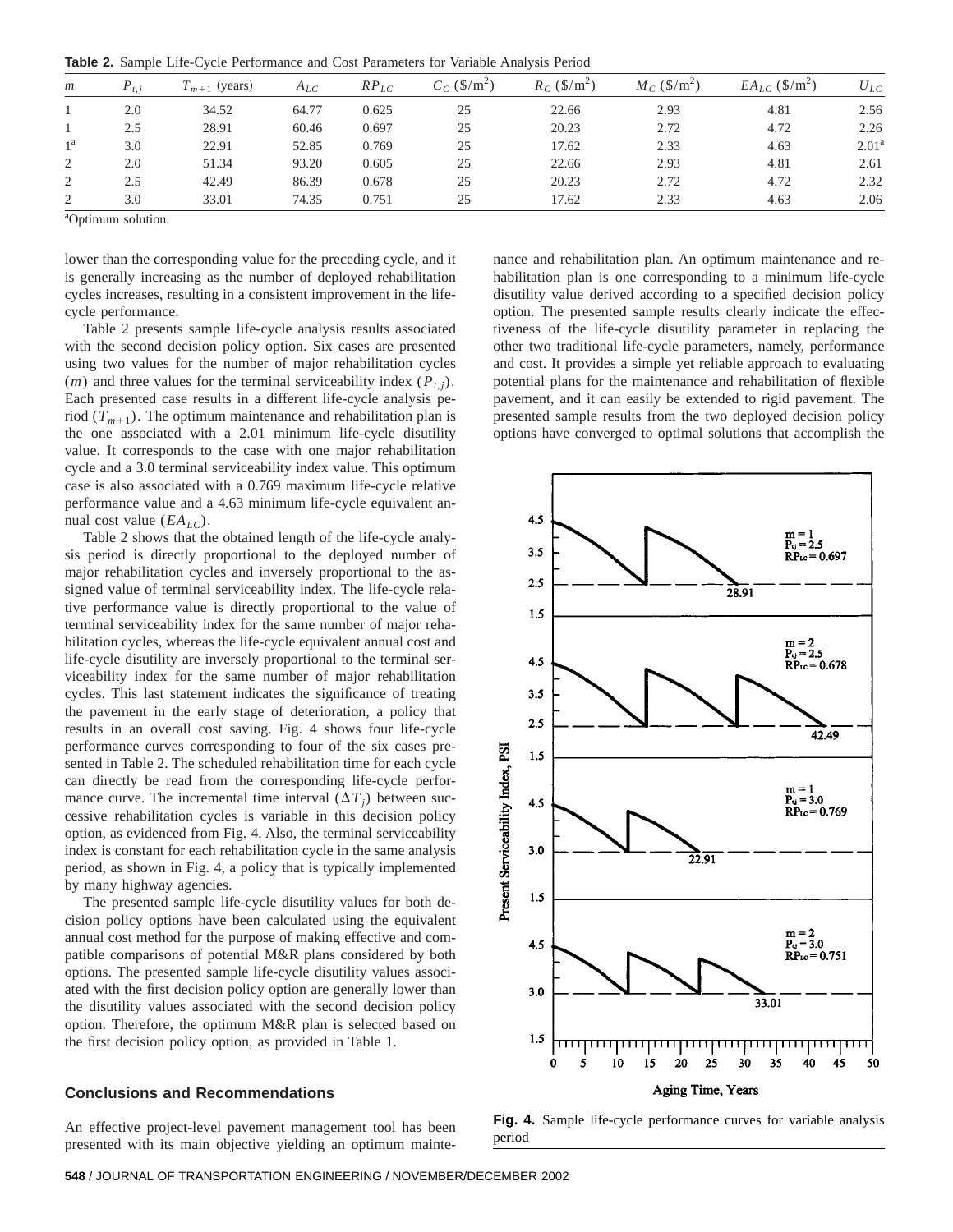same objective despite the differences in their overall structures and data requirements. Therefore, it is recommended that both options be applied to a particular pavement project by assigning potential values to various model parameters and selecting the maintenance and rehabilitation plan that is associated with the minimum life-cycle disutility value.

The successful application of the presented life-cycle analysis model depends greatly on using reliable pavement performance curves. The presented AASHTO technique used to generate such curves provides an adequate and convenient approach, especially in the absence of actual pavement condition data. Typically, small local governments may not be able to afford the cost of conducting regular pavement testing and evaluation to develop needed performance curves. This model can be of special interest to these localities, but if actual performance curves become available, they can easily be applied to the presented optimum life-cycle analysis techniques. In addition, successful application requires the estimation of reliable cost units, with the cost of routine maintenance and added user cost being the most critical one. The presented sample results assumed an active routine maintenance program associated with minimal added user cost. The estimated routine maintenance and added user cost unit would have been grossly underestimated had it not been the assumed case, and it would have greatly affected the overall optimum outcome, as the added user cost would be substantially higher. The overall outcome in such a case is expected to be higher life-cycle disutility, which means a higher cost to taxpayers.

#### **References**

[Abaza, K. A., Ashur, S., Abu-Eisheh, S., and Rabay'a, A.](https://www.researchgate.net/publication/245306670_Macroscopic_Optimum_System_for_Management_of_Pavement_Rehabilitation?el=1_x_8&enrichId=rgreq-9129cb69fb32e87f5152135808aed043-XXX&enrichSource=Y292ZXJQYWdlOzI0NTMwNjIwNTtBUzoxOTc1NDgyMjU2MzQzMDVAMTQyNDExMDU3NTA3OA==) (2001). "Mac[roscopic optimum system for management of pavement rehabilita-](https://www.researchgate.net/publication/245306670_Macroscopic_Optimum_System_for_Management_of_Pavement_Rehabilitation?el=1_x_8&enrichId=rgreq-9129cb69fb32e87f5152135808aed043-XXX&enrichSource=Y292ZXJQYWdlOzI0NTMwNjIwNTtBUzoxOTc1NDgyMjU2MzQzMDVAMTQyNDExMDU3NTA3OA==) tion." *J. Transp. Eng.*, 127(6), 493-500.

- American Association of State Highway and Transportation Officials (AASHTO). (1993). AASHTO guide for design of pavement struc*tures*, Washington, D.C.
- California Department of Transportation (CALTRANS). (1995). *Highway design manual (HDM)*. 5th Ed., Sacramento, Calif.
- Delwar, T., and Papagiannakis, T. (1998). "A generic LCCA model for pavement investment decisions.'' *Proc., 79th Annual Meeting*, Transportation Research Board, Washington, D.C.
- Federal Highway Administration (FHWA). (1994). *Life-cycle cost analysis: Summary of Proc., FHWA Life Cycle Cost Symposium, Searching for Solutions*, Washington, D.C.
- [George, K. P., Rajagopal, A. S., and Lim, L. K.](https://www.researchgate.net/publication/292700632_Models_for_predicting_pavement_deterioration?el=1_x_8&enrichId=rgreq-9129cb69fb32e87f5152135808aed043-XXX&enrichSource=Y292ZXJQYWdlOzI0NTMwNjIwNTtBUzoxOTc1NDgyMjU2MzQzMDVAMTQyNDExMDU3NTA3OA==) (1989). "Models for [predicting pavement deterioration.''](https://www.researchgate.net/publication/292700632_Models_for_predicting_pavement_deterioration?el=1_x_8&enrichId=rgreq-9129cb69fb32e87f5152135808aed043-XXX&enrichSource=Y292ZXJQYWdlOzI0NTMwNjIwNTtBUzoxOTc1NDgyMjU2MzQzMDVAMTQyNDExMDU3NTA3OA==) *Transportation Research Record 1215*[, Transportation Research Board, Washington, D.C., 1–7.](https://www.researchgate.net/publication/292700632_Models_for_predicting_pavement_deterioration?el=1_x_8&enrichId=rgreq-9129cb69fb32e87f5152135808aed043-XXX&enrichSource=Y292ZXJQYWdlOzI0NTMwNjIwNTtBUzoxOTc1NDgyMjU2MzQzMDVAMTQyNDExMDU3NTA3OA==)
- [Gopinath, D., Ben-Akiva, M., and Ramaswamy, R.](https://www.researchgate.net/publication/298023626_Modeling_performance_of_highway_pavements?el=1_x_8&enrichId=rgreq-9129cb69fb32e87f5152135808aed043-XXX&enrichSource=Y292ZXJQYWdlOzI0NTMwNjIwNTtBUzoxOTc1NDgyMjU2MzQzMDVAMTQyNDExMDU3NTA3OA==) (1994). "Modeling [performance of highway pavement.''](https://www.researchgate.net/publication/298023626_Modeling_performance_of_highway_pavements?el=1_x_8&enrichId=rgreq-9129cb69fb32e87f5152135808aed043-XXX&enrichSource=Y292ZXJQYWdlOzI0NTMwNjIwNTtBUzoxOTc1NDgyMjU2MzQzMDVAMTQyNDExMDU3NTA3OA==) *Transportation Research Record 1449*[, Transportation Research Board, Washington, D.C., 1–7.](https://www.researchgate.net/publication/298023626_Modeling_performance_of_highway_pavements?el=1_x_8&enrichId=rgreq-9129cb69fb32e87f5152135808aed043-XXX&enrichSource=Y292ZXJQYWdlOzI0NTMwNjIwNTtBUzoxOTc1NDgyMjU2MzQzMDVAMTQyNDExMDU3NTA3OA==)
- Hass, R., Hudson, W. R., and Zaniewski, J. P. (1994). *Modern pavement management*, Krieger, Malabar, Fla.
- Haung, Y. H. (1993). *Pavement analysis and design*, 1st Ed., Prentice Hall, Englewood Cliffs, N.J.
- Nevada Department of Transportation (NVDOT). (1988). *Maintenance Management System manual of instructions (MMSMI)*, Maintenance Division, Carson City, Nev.
- Road and Transportation Association of Canada (RTAG). (1977). Pave*ment management guide*, Ottawa.
- Shahin, M. Y., Stock, C., and Beckberger, L. (1994). "Comparing pavement performance and its effect on maintenance and rehabilitation cost.'' *Proc., 3rd Int. Conf. on Managing Pavement*, Transportation Research Board, Washington, D.C., 1, 237–245.
- World Bank. (1985). *Highway design and maintenance model (HDM-III)*, Johns Hopkins University, Baltimore.
- [Yoder, E. J., and Witczak, M. W.](https://www.researchgate.net/publication/271485256_Principles_of_Pavement_Design?el=1_x_8&enrichId=rgreq-9129cb69fb32e87f5152135808aed043-XXX&enrichSource=Y292ZXJQYWdlOzI0NTMwNjIwNTtBUzoxOTc1NDgyMjU2MzQzMDVAMTQyNDExMDU3NTA3OA==) (1975). *Principles of pavement design*, [2nd Ed., Wiley, New York.](https://www.researchgate.net/publication/271485256_Principles_of_Pavement_Design?el=1_x_8&enrichId=rgreq-9129cb69fb32e87f5152135808aed043-XXX&enrichSource=Y292ZXJQYWdlOzI0NTMwNjIwNTtBUzoxOTc1NDgyMjU2MzQzMDVAMTQyNDExMDU3NTA3OA==)